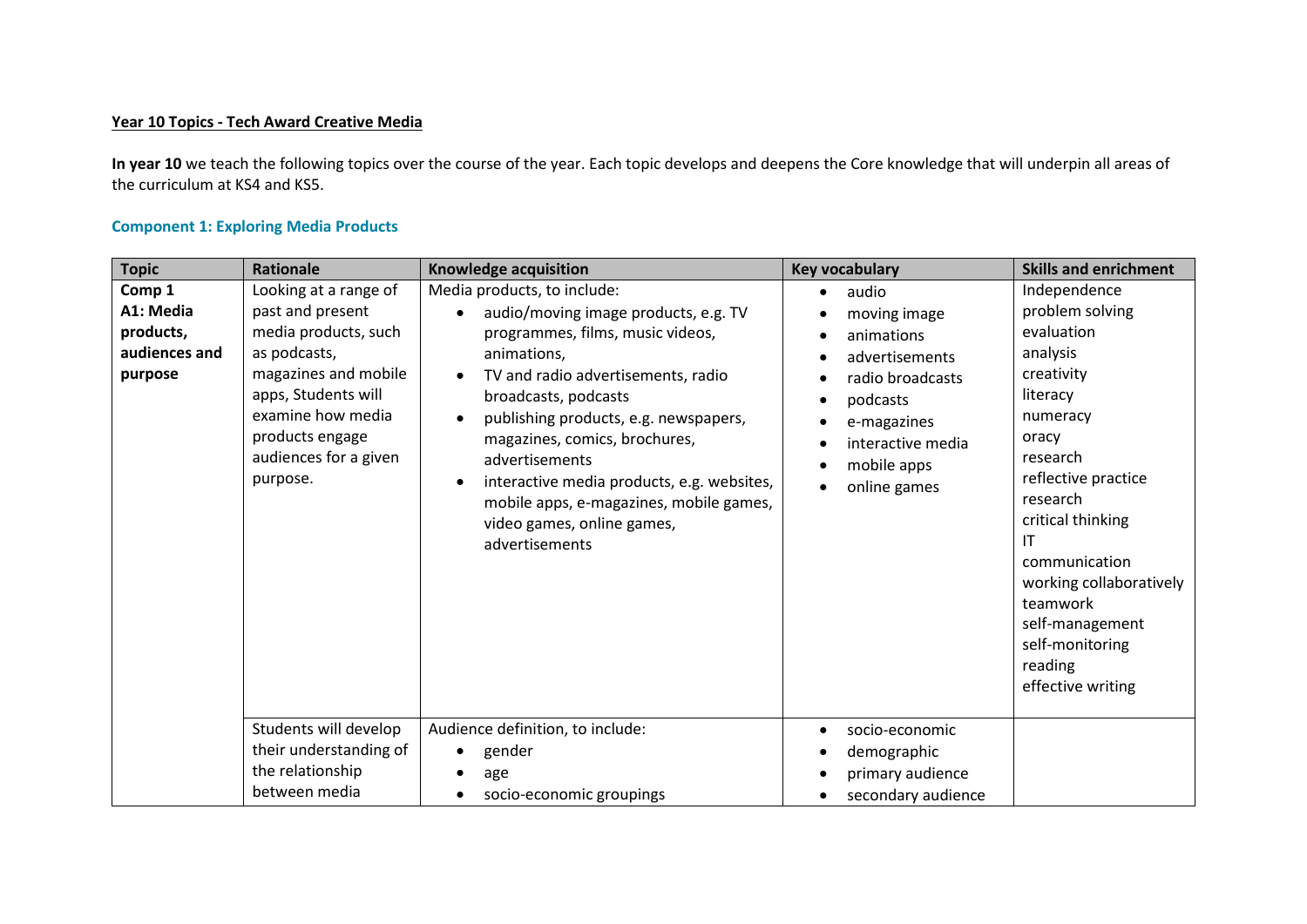|                                                                                        | products, their<br>audiences and<br>purposes                                                                                                                                                                                                | lifestyle profiles<br>٠<br>primary target audience<br>secondary audience (wider context of<br>potential viewers/consumers/users)<br>Purpose, to include:<br>information, entertainment, escapism<br>profit, community benefit, raising<br>awareness<br>critical acclaim, inspiration, innovation,<br>experimentation                                                                                                                                                                       | information<br>$\bullet$<br>entertainment<br>escapism<br>profit<br>community benefit<br>critical acclaim<br>inspiration<br>innovation<br>experimentation                                |                              |
|----------------------------------------------------------------------------------------|---------------------------------------------------------------------------------------------------------------------------------------------------------------------------------------------------------------------------------------------|--------------------------------------------------------------------------------------------------------------------------------------------------------------------------------------------------------------------------------------------------------------------------------------------------------------------------------------------------------------------------------------------------------------------------------------------------------------------------------------------|-----------------------------------------------------------------------------------------------------------------------------------------------------------------------------------------|------------------------------|
| <b>Topic</b>                                                                           | <b>Rationale</b>                                                                                                                                                                                                                            | Knowledge acquisition                                                                                                                                                                                                                                                                                                                                                                                                                                                                      | <b>Key vocabulary</b>                                                                                                                                                                   | <b>Skills and enrichment</b> |
| Comp 1<br>B1: Genre,<br>narrative,<br>representation<br>and audience<br>interpretation | Students will select<br>media products from<br>one of the three<br>sectors: audio/moving<br>image, publishing and<br>interactive, and<br>explore how genre,<br>narrative and<br>representation are<br>combined to engage<br>their audience. | Genre, to include:<br>identification of generic characteristics,<br>$\bullet$<br>e.g. iconography of film genres,<br>conventions of national newspapers,<br>components of a web page<br>how genres change over time, e.g.<br>development of sub-genres, hybrids,<br>subverting generic conventions<br>repetition and difference, e.g. the extent<br>to which a TV programme, magazine or<br>website conforms to generic codes and<br>conventions and introduces elements of<br>originality | iconography<br>genre<br>conventions<br>components<br>sub-genres<br>hybrids<br>subverting generic<br>conventions<br>repetition and<br>difference<br>conformity<br>generic<br>originality |                              |
|                                                                                        | Students will develop<br>their understanding of<br>how media products<br>are                                                                                                                                                                | Narrative, to include:<br>storytelling, e.g. story and plot in a film,<br>$\bullet$<br>inverted pyramid in a newspaper article,<br>visual representations to reinforce the<br>text on an app                                                                                                                                                                                                                                                                                               | narrative<br>$\bullet$<br>storytelling<br>plot<br>inverted pyramid<br>article<br>$\bullet$                                                                                              |                              |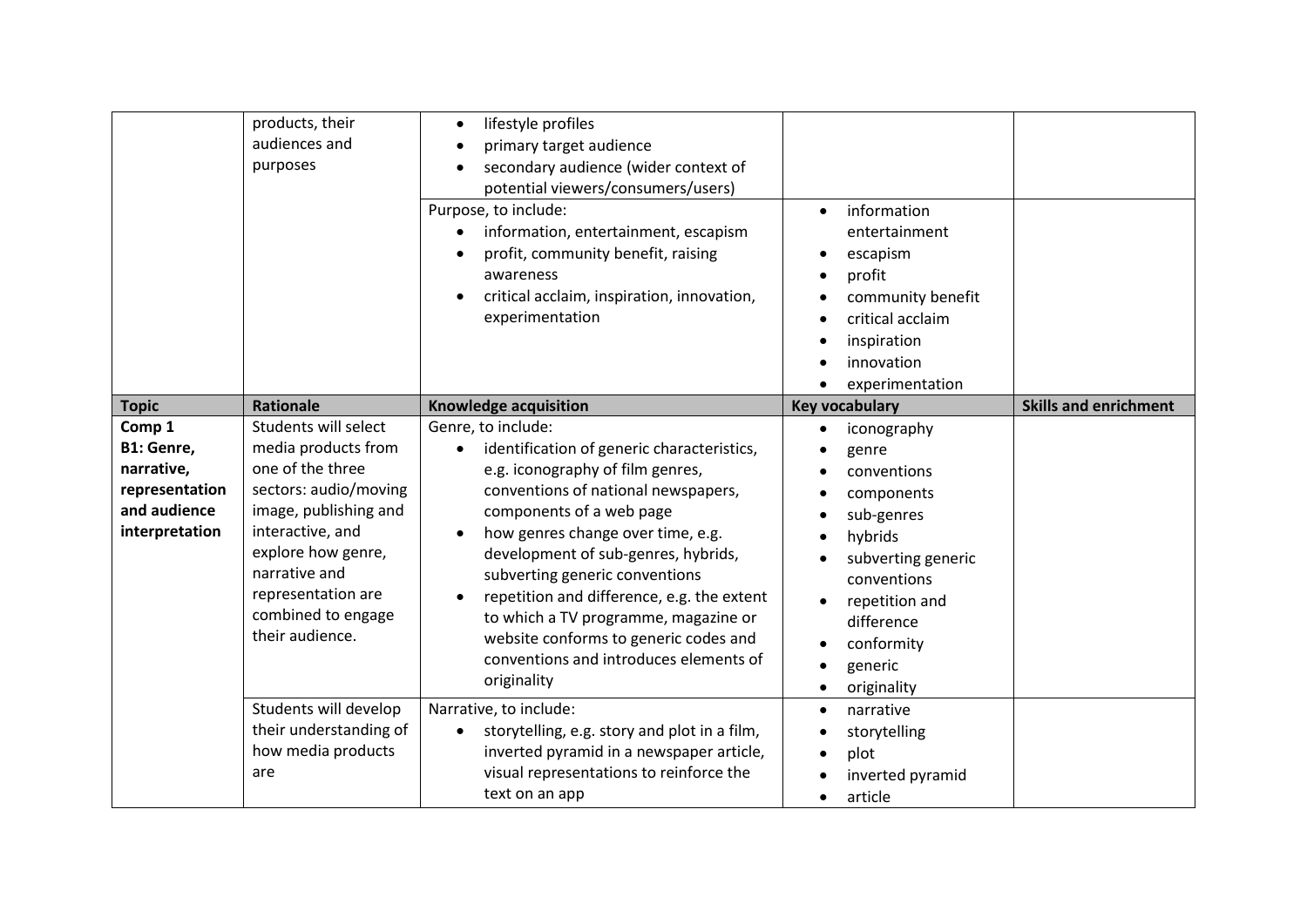|                                  | narrative structures, e.g. linear, non-<br>linear, circular, interactive, open/closed,<br>single/multi-strand<br>point of view (POV), e.g. third-person<br>narrator in a radio documentary, editorial<br>in a newspaper, first-person shooter                | visual representations<br>narrative structures,<br>e.g. linear, non-linear,<br>circular, interactive,<br>open/closed,<br>single/multi-strand |  |
|----------------------------------|--------------------------------------------------------------------------------------------------------------------------------------------------------------------------------------------------------------------------------------------------------------|----------------------------------------------------------------------------------------------------------------------------------------------|--|
| games                            | computer game<br>characterisation, e.g. character functions<br>in film, print advertisements, computer<br>themes, e.g. dystopia in science fiction<br>films, identity in music magazines,<br>apocalypse in zombie games<br>setting, e.g. location in a film, | point of view<br>third-person narrator<br>first-person shooter<br>characterisation<br>dystopia<br>identity<br>apocalypse<br>film location    |  |
|                                  | photographs in a magazine, open-world<br>diegesis of a computer game<br>mode of address, e.g. formal style of TV<br>news, the direct address of a magazine<br>cover, the informal address of a<br>computer game                                              | open-world diegesis<br>mode of address<br>formal style<br>direct address<br>informal address                                                 |  |
| events, to include:<br>$\bullet$ | Representation of people, places, issues and<br>audience positioning and perspective<br>audience identification<br>use of stereotyping<br>positive and negative representations<br>Audience interpretation, to include:                                      | representation<br>audience positioning<br>audience perspective<br>audience<br>identification<br>stereotyping<br>audience<br>$\bullet$        |  |
|                                  | passive audiences, e.g. accepting the<br>message without questioning<br>preferred readings, e.g. identifying the<br>message the media producer wants the<br>audience to receive                                                                              | interpretation<br>passive audiences<br>preferred readings<br>active audiences                                                                |  |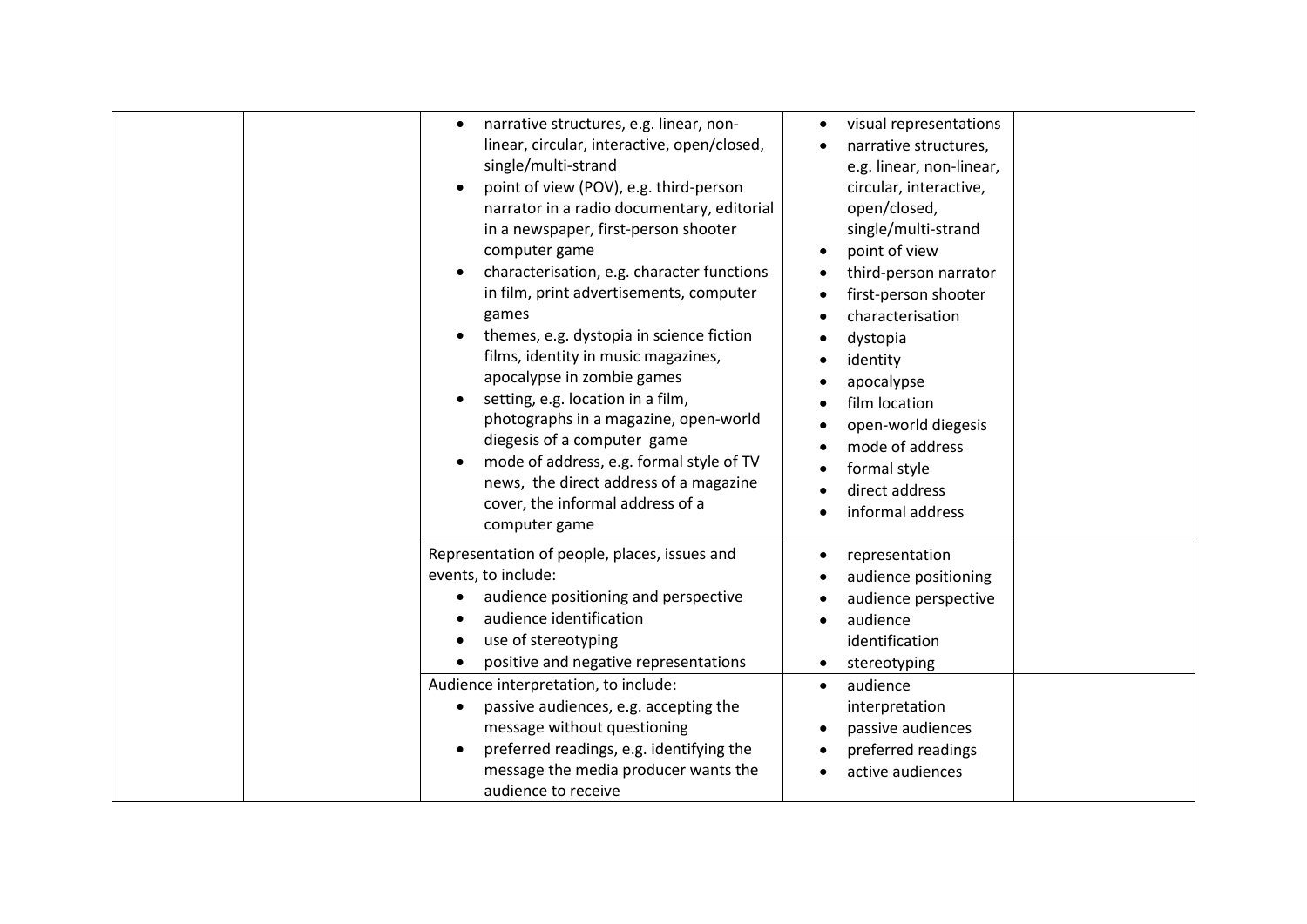|                                                                                                                                                                                                                                                                                                                                                                                                                                              | active audiences, e.g. negotiating and<br>$\bullet$<br>questioning the message, using<br>interactive features such as red button,<br>online voting and consumer-generated<br>content                                                                                                                                                                                                                                                                                                                                                                                                            | consumer-generated<br>$\bullet$<br>content                                                                                                                                                                                                                                                                                                                                                                                                                          |                              |
|----------------------------------------------------------------------------------------------------------------------------------------------------------------------------------------------------------------------------------------------------------------------------------------------------------------------------------------------------------------------------------------------------------------------------------------------|-------------------------------------------------------------------------------------------------------------------------------------------------------------------------------------------------------------------------------------------------------------------------------------------------------------------------------------------------------------------------------------------------------------------------------------------------------------------------------------------------------------------------------------------------------------------------------------------------|---------------------------------------------------------------------------------------------------------------------------------------------------------------------------------------------------------------------------------------------------------------------------------------------------------------------------------------------------------------------------------------------------------------------------------------------------------------------|------------------------------|
| <b>Topic</b><br>Rationale<br>Students will<br>Comp 1<br><b>B2: Media</b><br>deconstruct media<br>production<br>products to examine<br>techniques<br>how media production<br>techniques combine to<br>create meaning for<br>audiences.<br>Students will develop<br>their understanding of<br>how different<br>production techniques<br>combine to create<br>meaning through<br>analysis, note taking,<br>lectures and practical<br>workshops. | <b>Knowledge acquisition</b><br>Audio/moving image media products:<br>camerawork, e.g. set-up, framing, shot<br>$\bullet$<br>type/length, angle, movement<br>mise en scène, e.g. use of costume, hair,<br>makeup, props, setting and figure<br>expression<br>lighting set-up, e.g. under, overhead,<br>side, fill, high key, low key, shadows<br>use of sound, e.g. diegetic and non-<br>$\bullet$<br>diegetic, sound effects, voiceovers,<br>dialogue, incidental music, bridges, sound<br>mixing<br>editing techniques, e.g. continuity,<br>montage, flashbacks, transitions, pace,<br>rhythm | <b>Key vocabulary</b><br>camerawork<br>camera set-up<br>shot framing<br>shot type/length,<br>camera angle<br>mise en scène<br>lighting set-up<br>under lighting<br>overhead lighting side,<br>fill lighting<br>high lighting<br>key lighting<br>low key lighting<br>shadows<br>diegetic and non-<br>diegetic<br>sound effects<br>voiceovers<br>dialogue<br>incidental music<br>bridges<br>sound mixing<br>editing techniques<br>continuity<br>montage<br>flashbacks | <b>Skills and enrichment</b> |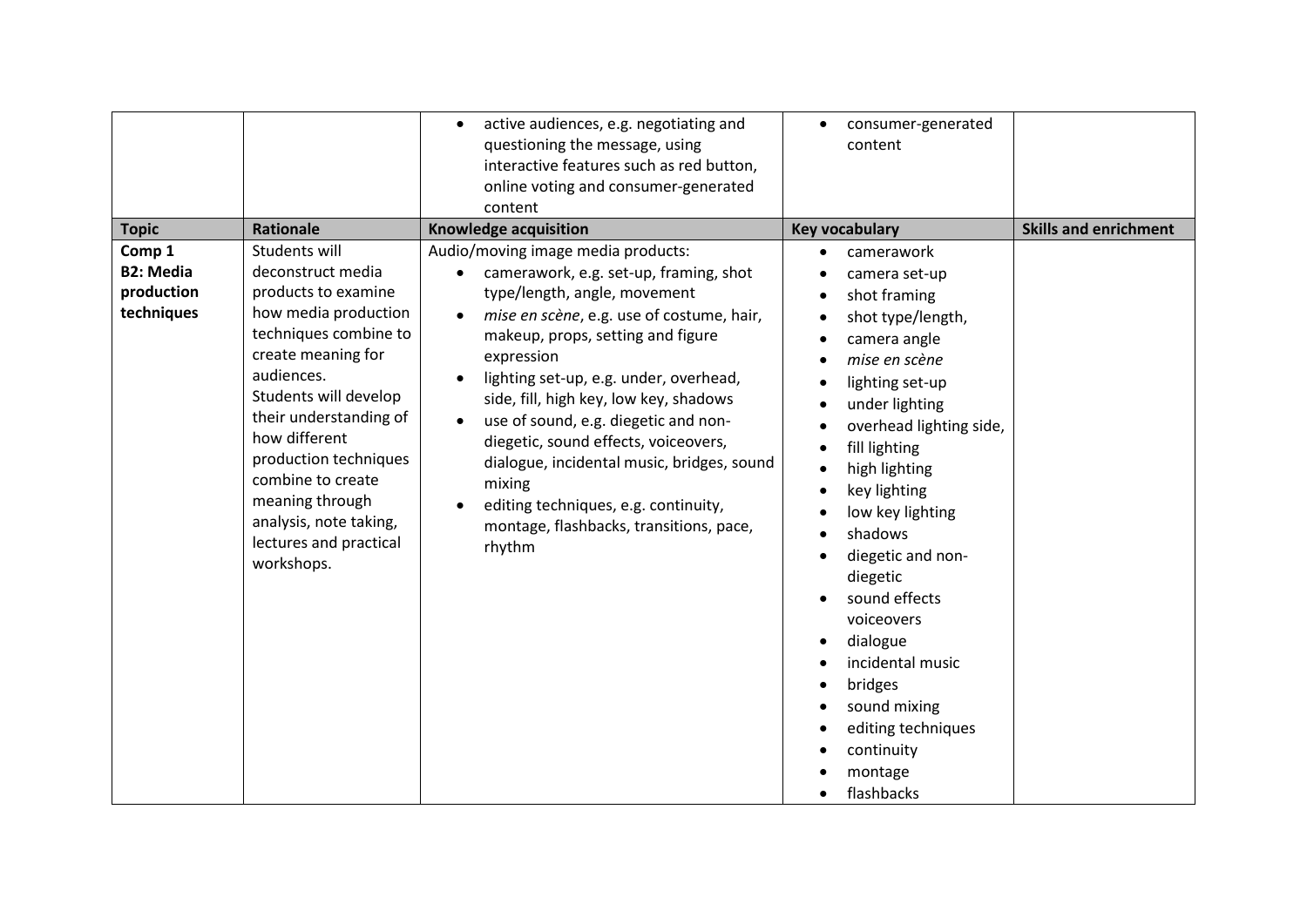| Publishing media products:<br>layout and design, e.g. alignment,<br>balance, contrast, proximity, repetition,<br>white space<br>typography, e.g. serif and sans serif<br>typefaces, fonts and font size, continuity,<br>letter spacing and line height, readability<br>photographic techniques, e.g.<br>composition image quality, lighting<br>effects, depth of field, aesthetic<br>image editing techniques, e.g. adding<br>filters, colour and contrast, layering<br>images, distorting images | transitions<br>$\bullet$<br>pace<br>rhythm<br>layout<br>$\bullet$<br>design<br>alignment<br>balance<br>contrast<br>proximity<br>repetition<br>$\bullet$<br>white space<br>typography<br>serif and sans serif<br>typefaces<br>fonts and font size,<br>continuity<br>letter spacing<br>line height<br>readability<br>composition<br>image quality<br>lighting effects<br>depth of field<br>aesthetic<br>filters<br>colour and contrast, |
|---------------------------------------------------------------------------------------------------------------------------------------------------------------------------------------------------------------------------------------------------------------------------------------------------------------------------------------------------------------------------------------------------------------------------------------------------------------------------------------------------|---------------------------------------------------------------------------------------------------------------------------------------------------------------------------------------------------------------------------------------------------------------------------------------------------------------------------------------------------------------------------------------------------------------------------------------|
| Interactive media products:                                                                                                                                                                                                                                                                                                                                                                                                                                                                       | layering<br>distorting images<br>interactive features,<br>$\bullet$                                                                                                                                                                                                                                                                                                                                                                   |
| interactive features, e.g. image galleries,<br>option menus, navigation screens, levels                                                                                                                                                                                                                                                                                                                                                                                                           | image galleries<br>option menus<br>navigation screens<br>$\bullet$                                                                                                                                                                                                                                                                                                                                                                    |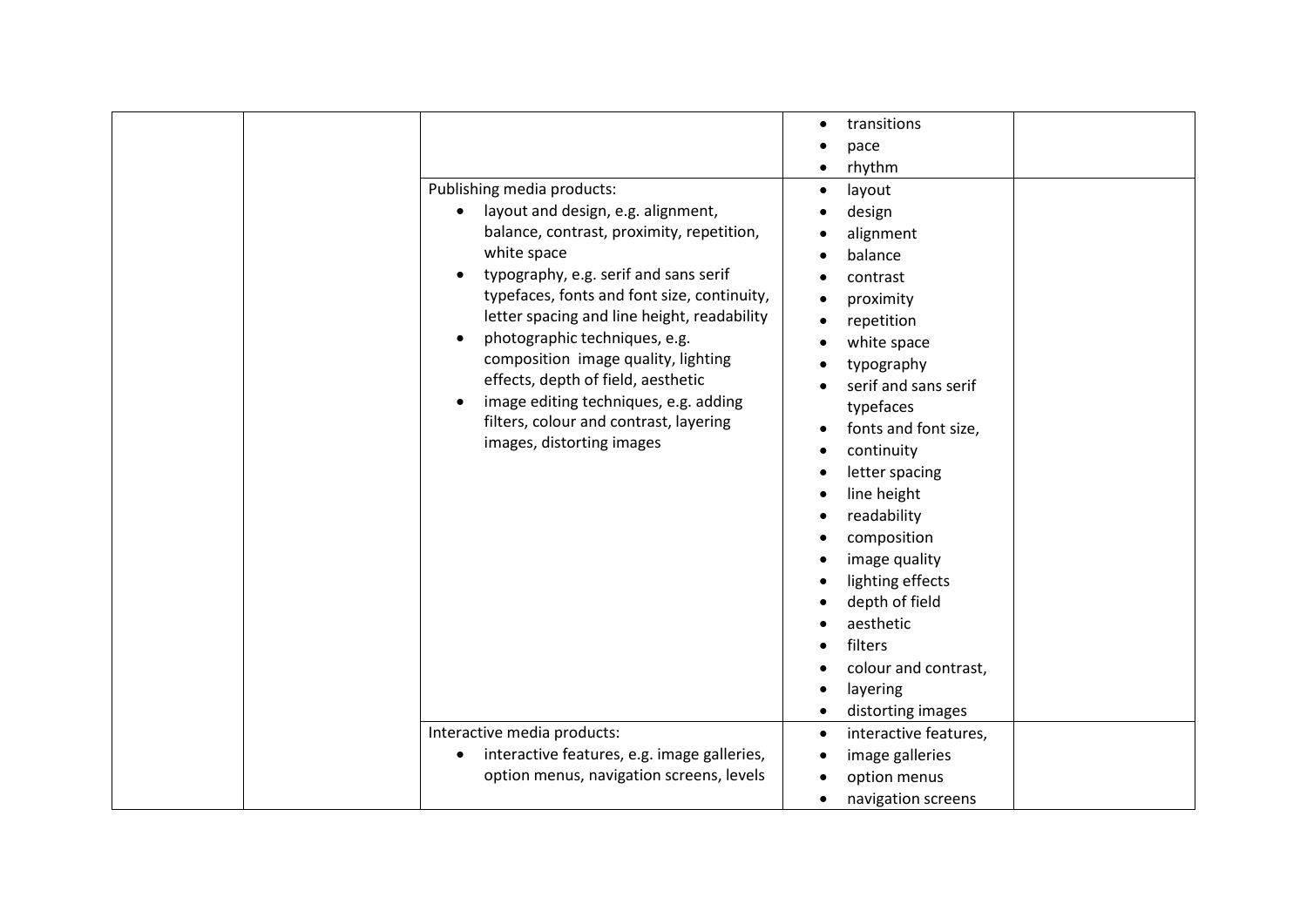|  | user interface, e.g. screen, interaction,<br>graphics, buttons, layout, colour<br>usability/playability, e.g. accessibility,<br>navigation, controls, rules, challenge<br>mise en scène and lighting, e.g. graphics,<br>sprites, character models, 3D<br>environments, interactive objects,<br>textures, lighting schemes<br>sound design, e.g. soundtracks, sound<br>effects, sounds triggered by game events | user interface<br>usability<br>playability<br>accessibility<br>navigation<br>controls<br>rules<br>challenge<br>mise en scène<br>3D environments<br>interactive objects<br>textures<br>lighting schemes<br>soundtracks<br>sound effects |
|--|----------------------------------------------------------------------------------------------------------------------------------------------------------------------------------------------------------------------------------------------------------------------------------------------------------------------------------------------------------------------------------------------------------------|----------------------------------------------------------------------------------------------------------------------------------------------------------------------------------------------------------------------------------------|
|--|----------------------------------------------------------------------------------------------------------------------------------------------------------------------------------------------------------------------------------------------------------------------------------------------------------------------------------------------------------------------------------------------------------------|----------------------------------------------------------------------------------------------------------------------------------------------------------------------------------------------------------------------------------------|

## **Component 3: Create a Media Product in Response to a Brief**

| <b>Topic</b>                       | Rationale                             | <b>Knowledge acquisition</b>                                                                                                                                                                                              | <b>Key vocabulary</b>                                              | <b>Skills and enrichment</b> |
|------------------------------------|---------------------------------------|---------------------------------------------------------------------------------------------------------------------------------------------------------------------------------------------------------------------------|--------------------------------------------------------------------|------------------------------|
| Comp 3                             | Students will need to                 | Establishing the requirements of the brief:                                                                                                                                                                               | client                                                             |                              |
| <b>A1 Responding</b><br>to a brief | develop ideas in<br>response to brief | the client: the type of company or<br>organisation that has set the brief, their<br>market or field and competitors<br>the aim or purpose of the brief<br>technical requirements: product type,<br>size, duration, format | purpose<br>technical<br>requirements                               |                              |
|                                    |                                       | Defining the target audience:<br>age, gender, location, income level<br>lifestyle, attitude, values, interests,<br>behaviour, personality                                                                                 | age<br>gender<br>location<br>income level<br>lifestyle<br>attitude |                              |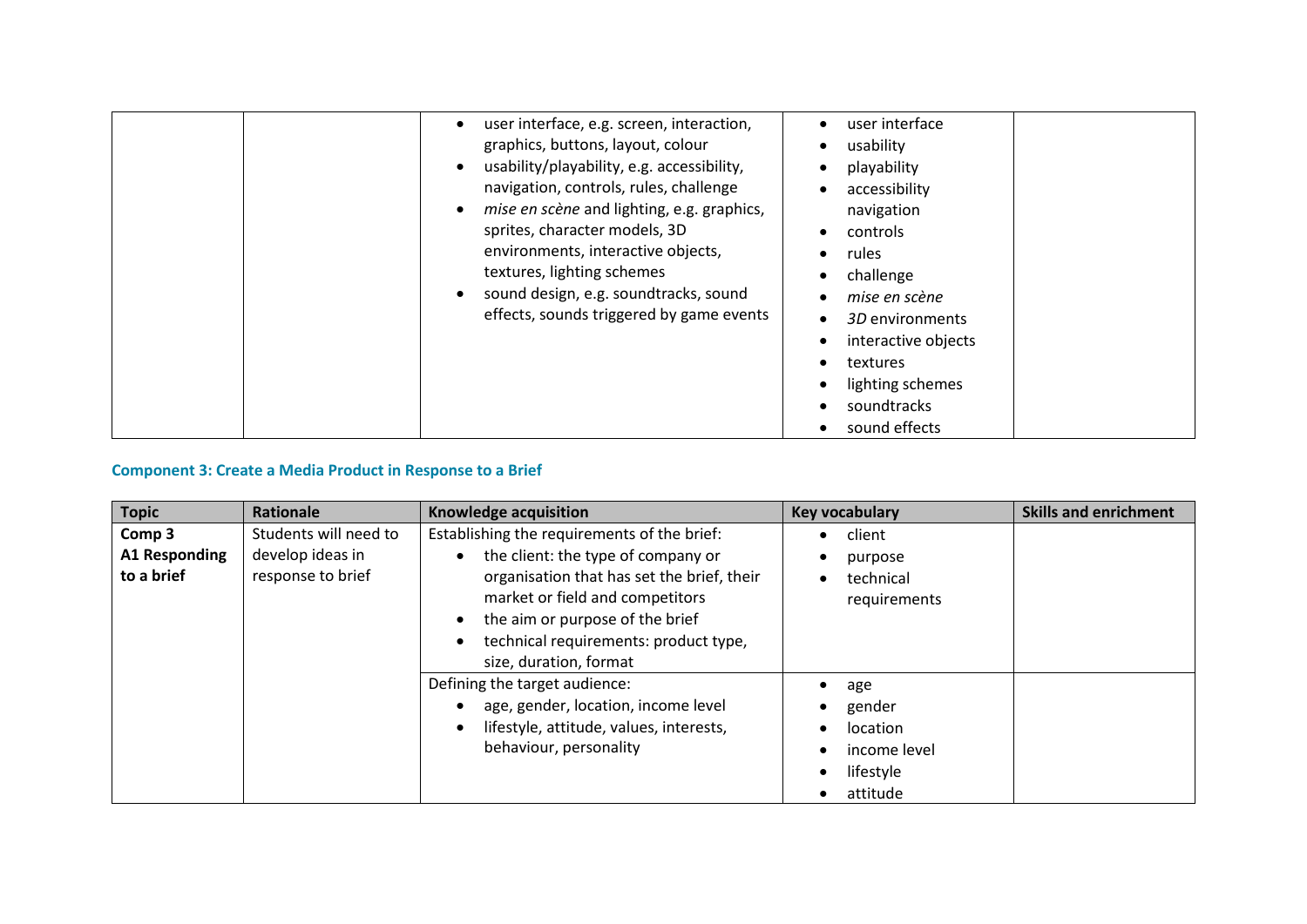|                                                    |                                                                                                                                                             | Researching similar existing products to<br>understand the marketplace/competition:<br>products: mainstream, niche, alternative,<br>$\bullet$<br>generic, unconventional<br>textual analysis of the technical and<br>stylistic codes<br>content analysis to establish the<br>contents, order and sequencing<br>Exploring the chosen media sector to support the<br>generation of ideas:<br>audience responses to media products<br>aimed at the same target audience<br>current trends in the chosen media | values<br>interests<br>behaviour<br>personality<br>mainstream<br>niche<br>alternative<br>generic<br>unconventional<br>textual analysis<br>technical codes<br>stylistic codes<br>content analysis<br>audience response<br>$\bullet$ |                              |
|----------------------------------------------------|-------------------------------------------------------------------------------------------------------------------------------------------------------------|------------------------------------------------------------------------------------------------------------------------------------------------------------------------------------------------------------------------------------------------------------------------------------------------------------------------------------------------------------------------------------------------------------------------------------------------------------------------------------------------------------|------------------------------------------------------------------------------------------------------------------------------------------------------------------------------------------------------------------------------------|------------------------------|
|                                                    |                                                                                                                                                             | sector<br>Theme of the brief:<br>secondary research into the topic or<br>theme of the brief                                                                                                                                                                                                                                                                                                                                                                                                                | secondary research                                                                                                                                                                                                                 |                              |
| <b>Topic</b>                                       | <b>Rationale</b>                                                                                                                                            | Knowledge acquisition                                                                                                                                                                                                                                                                                                                                                                                                                                                                                      | <b>Key vocabulary</b>                                                                                                                                                                                                              | <b>Skills and enrichment</b> |
| Comp <sub>3</sub><br><b>A2 Generating</b><br>ideas | Students will need to<br>consider different<br>ideas for their<br>product, its content<br>and style, in order to<br>develop a coherent<br>product proposal. | Product:<br>audio/moving image: podcast, radio<br>$\bullet$<br>broadcast, audio guide, news or feature<br>package, advertisement, trailer, viral<br>video, promotional video, short film,<br>animation<br>publishing: magazine, brochure,<br>marketing material, newspaper,<br>advertorial, leaflet                                                                                                                                                                                                        | audio<br>moving image<br>podcast<br>radio broadcast<br>audio guide<br>feature<br>advertisement<br>trailer<br>viral video                                                                                                           |                              |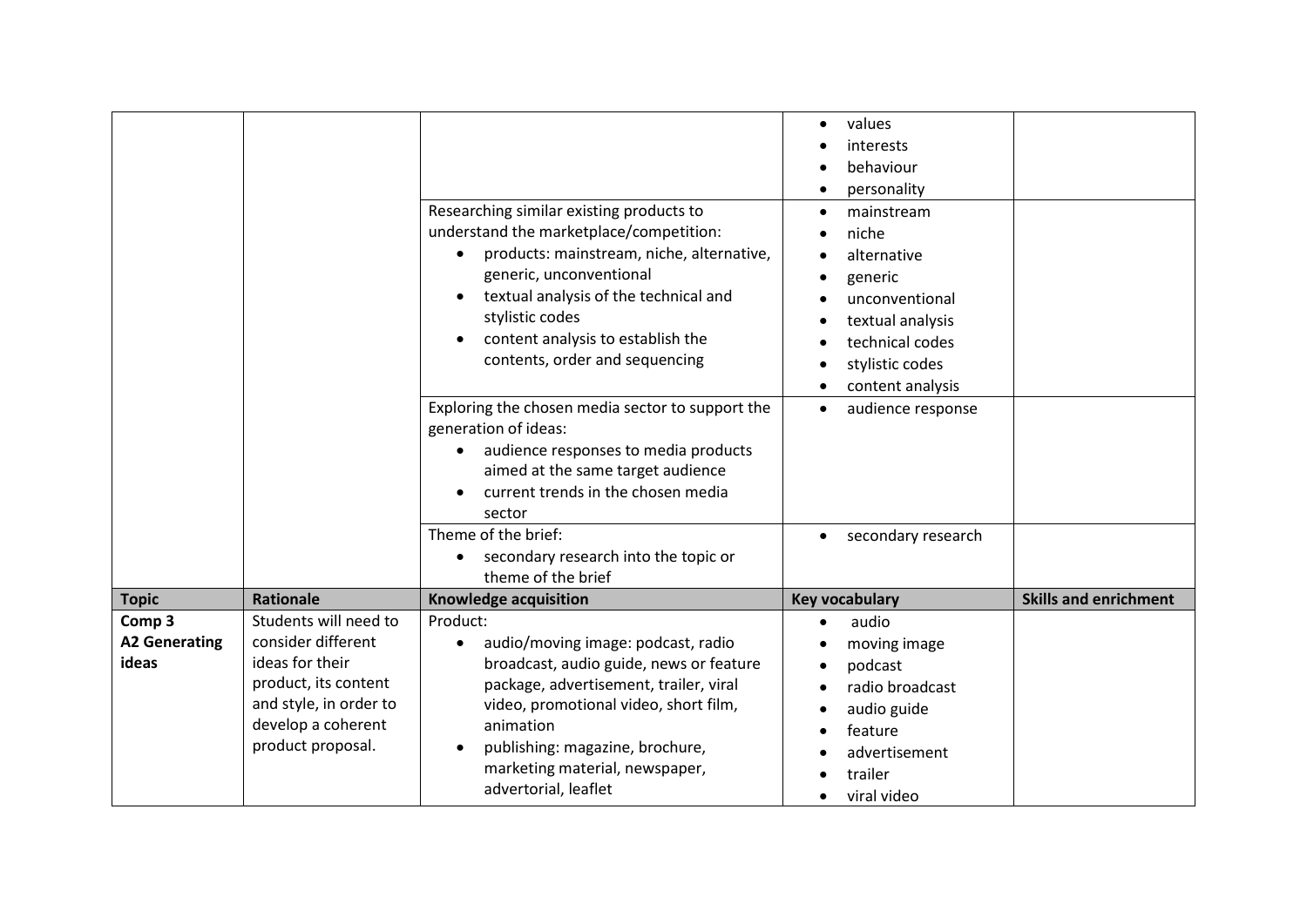| <b>Topic</b> | <b>Rationale</b> | Idea selection:<br>retain, reject, combine and refine ideas<br>$\bullet$<br>to form a chosen idea for a media<br>product<br><b>Knowledge acquisition</b>               | retain<br>$\bullet$<br>reject<br>combine<br>refine<br>$\bullet$<br><b>Key vocabulary</b>                                                                                   | <b>Skills and enrichment</b> |
|--------------|------------------|------------------------------------------------------------------------------------------------------------------------------------------------------------------------|----------------------------------------------------------------------------------------------------------------------------------------------------------------------------|------------------------------|
|              |                  | Style and design:<br>style: mise en scène, tone, mode of<br>address, house style<br>design: locations, atmospheric and<br>$\bullet$<br>ambient sound, game environment | mise en scène<br>$\bullet$<br>tone<br>mode of address<br>$\bullet$<br>house style<br>$\bullet$<br>locations<br>atmospheric sound<br>ambient sound<br>game environment<br>٠ |                              |
|              |                  | structure: storyline, narrative, running<br>$\bullet$<br>order, pages, screens, levels<br>breakdown: characters, articles, features,<br>rules                          | storyline<br>٠<br>narrative<br>running order<br>screens<br>$\bullet$<br>levels<br>$\bullet$<br>breakdown<br>characters<br>articles<br>features<br>rules<br>$\bullet$       |                              |
|              |                  | interactive: game demo, website, app, e<br>$\bullet$<br>magazine, HTML newsletter<br>Content:                                                                          | promotional video<br>$\bullet$<br>short film<br>$\bullet$<br>animation<br>game demo<br>website<br>app<br>e magazine<br><b>HTML</b><br>$\bullet$<br>structure<br>$\bullet$  |                              |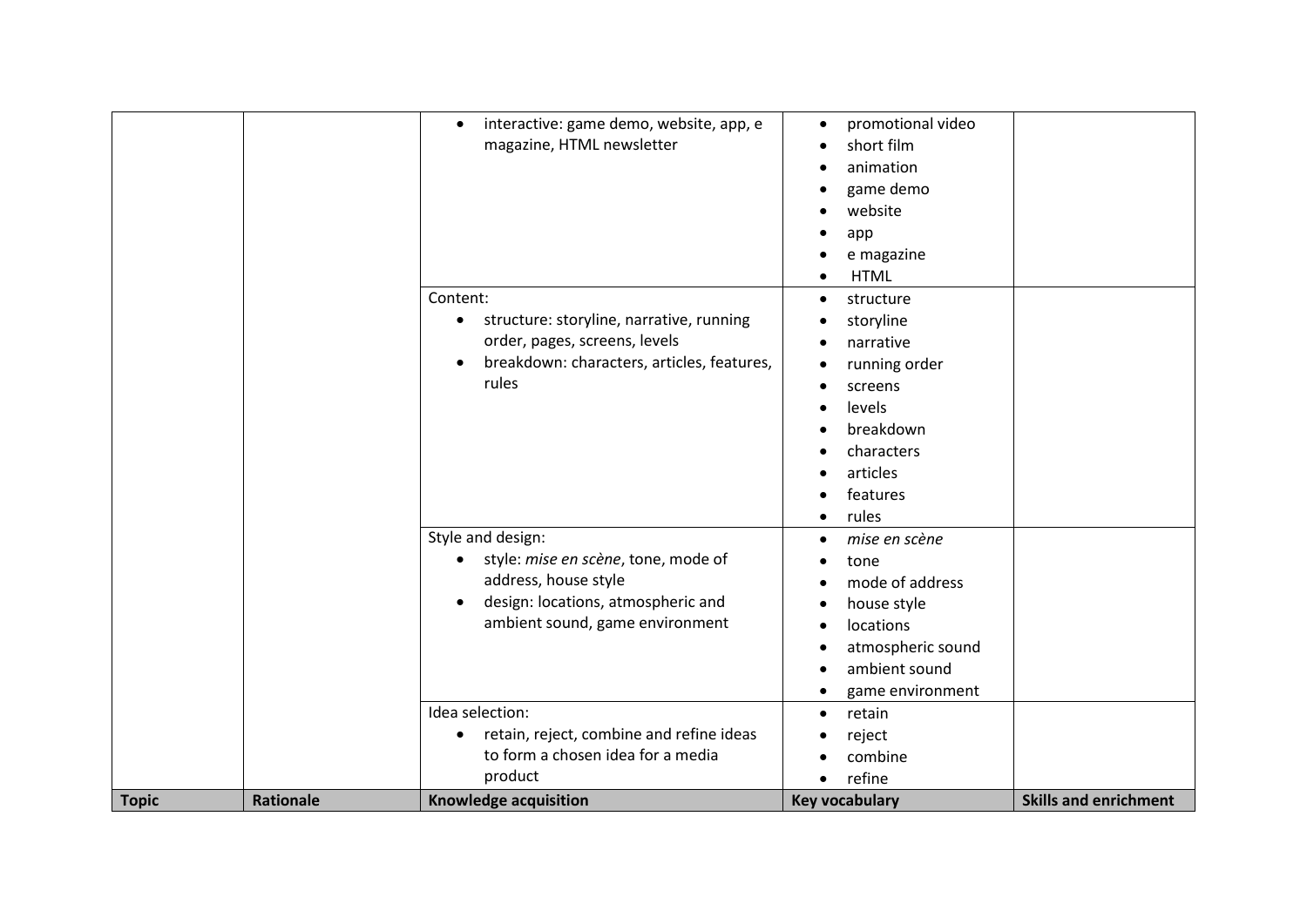| Comp <sub>3</sub><br>Students need to<br><b>B1 Planning</b><br>produce sector-<br>materials<br>specific planning<br>materials that are<br>sufficiently detailed to<br>enable the client to<br>visualise the proposed<br>product. | Storyboarding for moving image:<br>conventions: types of shot, shot<br>composition, framing, camera<br>movement, transitions, shot duration,<br>dialogue, soundtrack<br>storytelling: staging, continuity, direction<br>notes<br>Writing a script for audio/moving image:<br>conventions: title page, description of<br>action, dialogue, audio elements: music,<br>sound effects, jingles, interviews, vox<br>pop, music bed<br>storytelling: sequences, scenes, use of | storyboarding<br>$\bullet$<br>conventions<br>types of shot<br>shot composition<br>framing<br>camera movement<br>transitions<br>$\bullet$<br>shot duration<br>$\bullet$<br>dialogue<br>soundtrack<br>Storytelling<br><b>Staging</b>                                                                                                                                                                                                                                                 |                                                                                                                                                                                                                                                                                                   |
|----------------------------------------------------------------------------------------------------------------------------------------------------------------------------------------------------------------------------------|--------------------------------------------------------------------------------------------------------------------------------------------------------------------------------------------------------------------------------------------------------------------------------------------------------------------------------------------------------------------------------------------------------------------------------------------------------------------------|------------------------------------------------------------------------------------------------------------------------------------------------------------------------------------------------------------------------------------------------------------------------------------------------------------------------------------------------------------------------------------------------------------------------------------------------------------------------------------|---------------------------------------------------------------------------------------------------------------------------------------------------------------------------------------------------------------------------------------------------------------------------------------------------|
|                                                                                                                                                                                                                                  |                                                                                                                                                                                                                                                                                                                                                                                                                                                                          | Page layout and design for publishing:<br>conventions: thumbnails, sketches,<br>$\bullet$<br>wireframes<br>positioning: assets, features, content,<br>columns, white space<br>design: consistency, headlines, straplines,<br>colours, fonts<br>Page layout and design for interactive:<br>conventions: visual representation of<br>$\bullet$<br>pages, screens and levels<br>positioning: text, images, other assets<br>flow: interactivity, navigation,<br>movement, sound, rules | script<br>title page<br>description of action<br>dialogue<br>audio elements<br>sound effects<br>$\bullet$<br>jingles<br>$\bullet$<br>interviews<br>vox pop<br>music bed<br>storytelling<br>sequences<br>$\bullet$<br>scenes<br>use of language<br>directions<br>timings<br>thumbnails<br>sketches |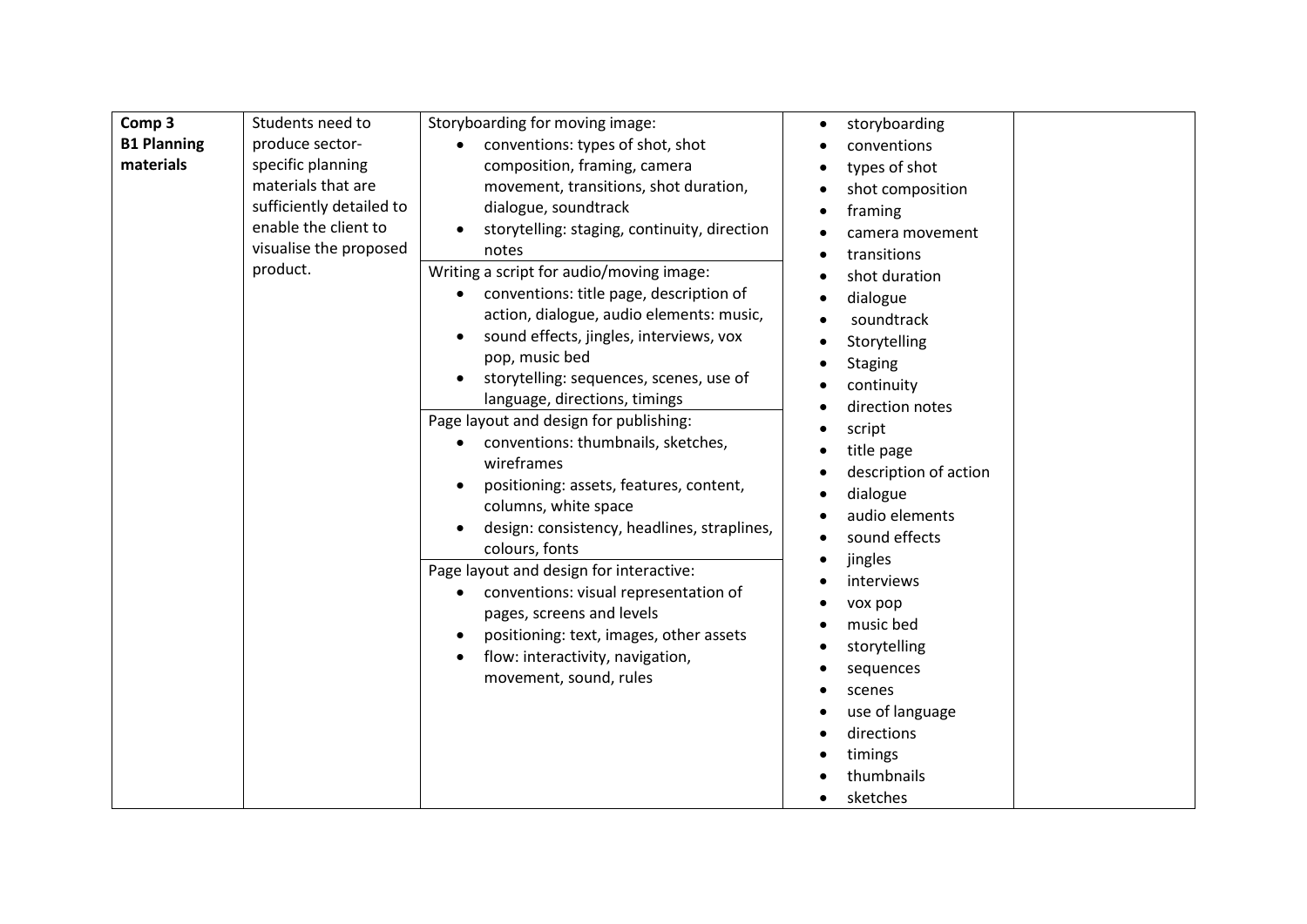|                                      |                                         |                                                                                                                                                                                                                           | wireframes<br>$\bullet$<br>positioning<br>assets<br>features<br>$\bullet$<br>content<br>columns<br>white space<br>consistency<br>headlines<br>straplines<br>colours<br>fonts<br>visual representation<br>text<br>$\bullet$<br>images<br>assets<br>flow<br>interactivity<br>navigation<br>movement<br>sound<br>rules<br>$\bullet$ |
|--------------------------------------|-----------------------------------------|---------------------------------------------------------------------------------------------------------------------------------------------------------------------------------------------------------------------------|----------------------------------------------------------------------------------------------------------------------------------------------------------------------------------------------------------------------------------------------------------------------------------------------------------------------------------|
| Comp 3                               | Students need to                        | Time management:                                                                                                                                                                                                          | schedules<br>$\bullet$                                                                                                                                                                                                                                                                                                           |
| <b>B2 Managing</b><br>the production | manage all aspects of<br>the production | schedules: maintain production<br>$\bullet$<br>schedules of tasks and deadlines                                                                                                                                           | deadlines<br>contingency planning<br>٠                                                                                                                                                                                                                                                                                           |
| process                              | process.                                | contingency planning<br>$\bullet$                                                                                                                                                                                         |                                                                                                                                                                                                                                                                                                                                  |
|                                      |                                         | Copyright, clearances and permissions:<br>checking copyright status of secondary<br>$\bullet$<br>assets and material: public copyright<br>licences such as Creative Commons,<br>royalty free (RF), public domain (expired | copyright<br>$\bullet$<br>secondary assets<br>secondary material<br>public copyright<br>$\bullet$<br>licences<br><b>Creative Commons</b><br>$\bullet$                                                                                                                                                                            |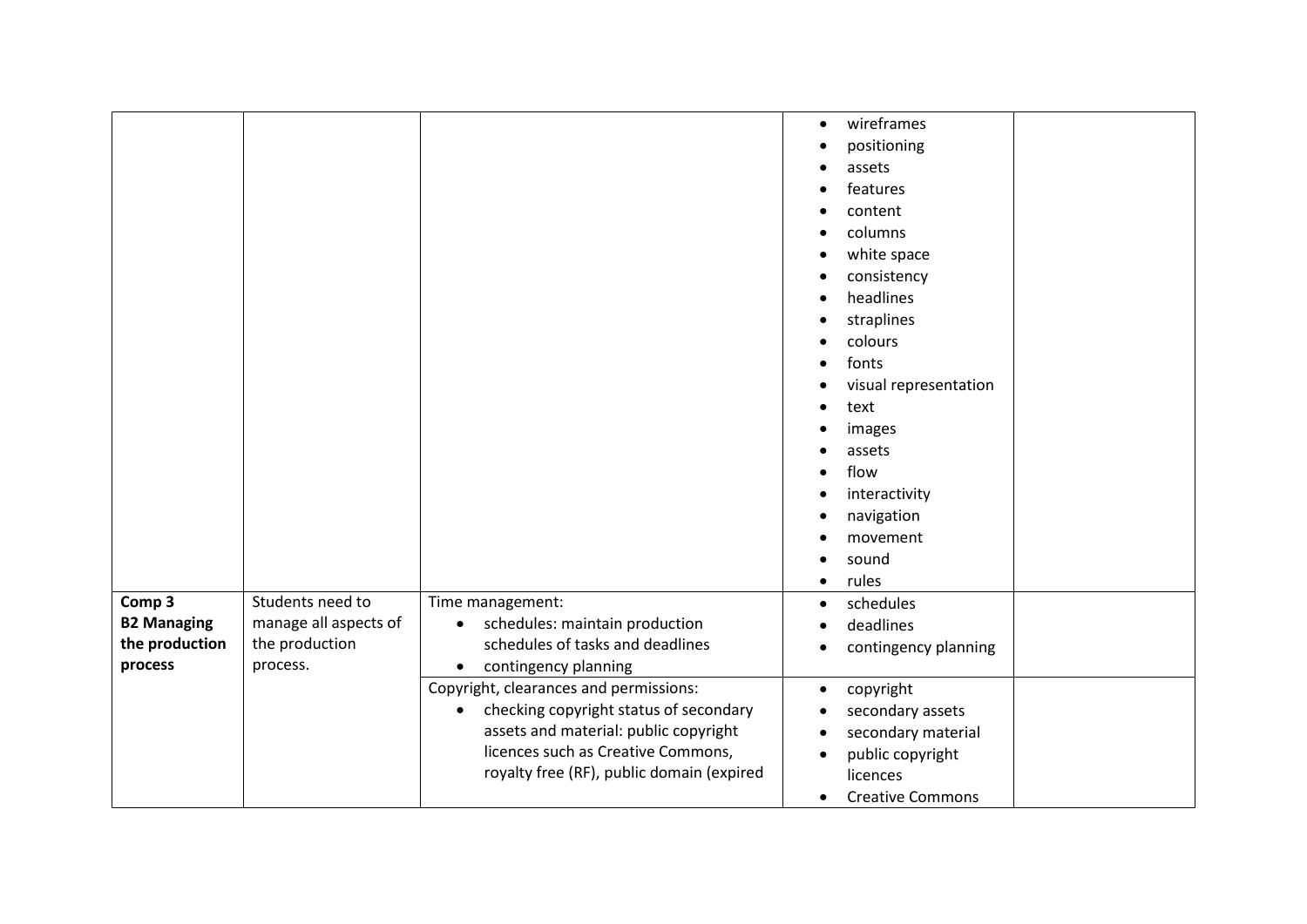|                                                                                           |                                                                                                                                                                                            | copyright), obtaining permission to use<br>copyright assets or material<br>clearances to use locations, participants<br>for public screening/viewing                                                                                                         | royalty free<br>$\bullet$<br>public domain<br>expired copyright<br>permission<br>clearances<br>participants<br>public screening                                                                                                                                               |
|-------------------------------------------------------------------------------------------|--------------------------------------------------------------------------------------------------------------------------------------------------------------------------------------------|--------------------------------------------------------------------------------------------------------------------------------------------------------------------------------------------------------------------------------------------------------------|-------------------------------------------------------------------------------------------------------------------------------------------------------------------------------------------------------------------------------------------------------------------------------|
| Comp 3<br><b>C1 Monitor and</b><br>review the<br>outcomes of<br>the production<br>process | Students will need to<br>continually reflect on<br>the progress of their<br>media product as they<br>engage in the different<br>stages of the<br>production process.                       | Monitoring outcomes to identify<br>strengths and potential areas for<br>improvement.<br>Making refinements to the media<br>product to improve the outcome.                                                                                                   |                                                                                                                                                                                                                                                                               |
| Comp 3<br><b>C2 Production</b><br>skills and<br>techniques                                | Students will use<br>relevant skills and<br>techniques developed<br>in Components 1 and<br>2 to prepare the<br>content needed for<br>the construction of<br>their chosen media<br>product. | Capturing footage and audio:<br>equipment: cameras, tripods, lights,<br>microphones, portable audio digital<br>recorders, radio studio<br>techniques: camerawork, framing, shot<br>type and length, angle, movement,<br>checking sound levels, sound capture | footage<br>$\bullet$<br>audio<br>equipment<br>cameras<br>tripods<br>lights<br>microphones<br>portable audio<br>digital recorders<br>studio<br>techniques<br>camerawork<br>framing<br>shot type and length,<br>angle<br>movement<br>sound levels<br>sound capture<br>$\bullet$ |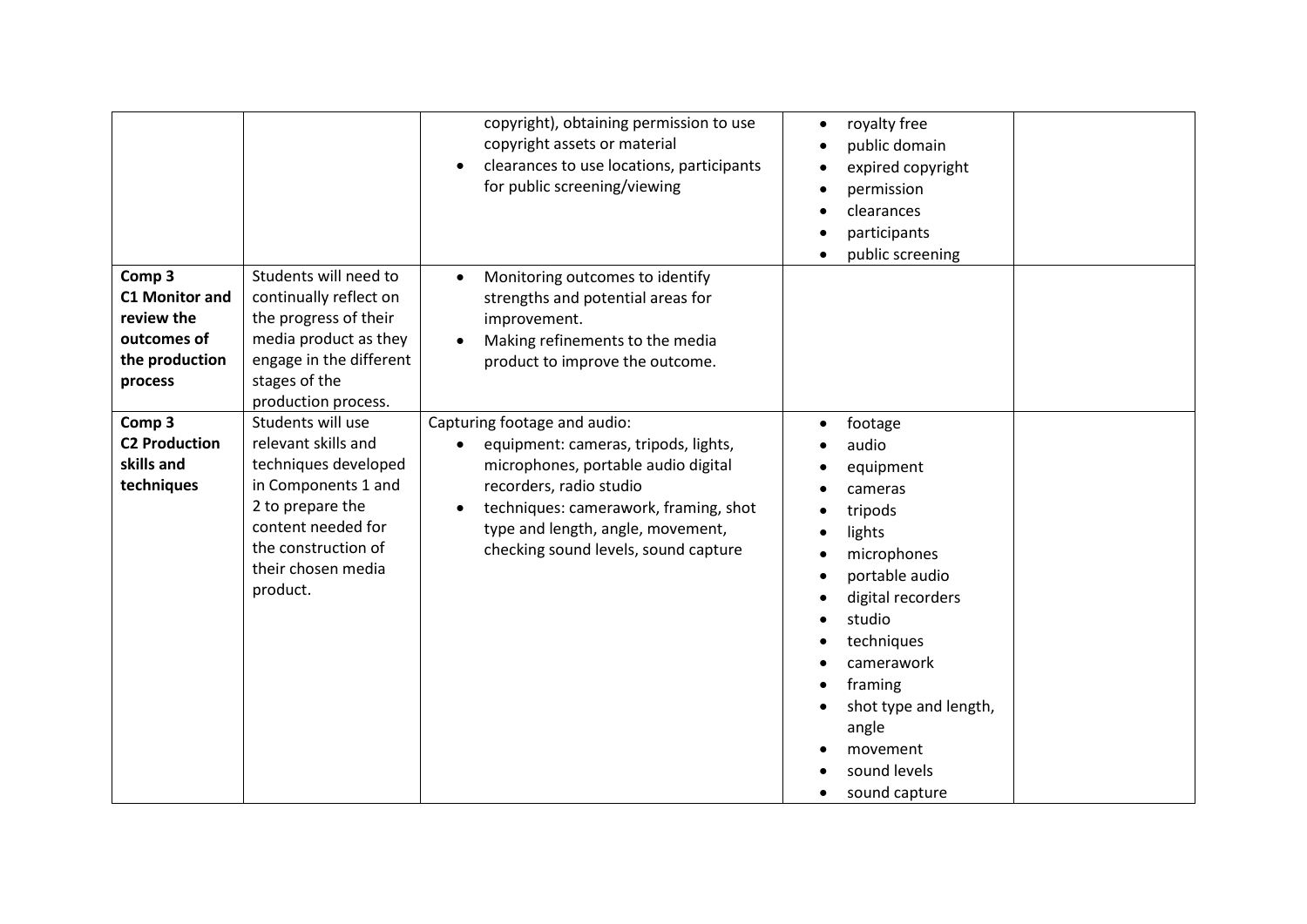|                                                          |                                                                                                                               | Creating images and assets:<br>equipment and software: digital cameras,<br>vector drawing tools and packages, image<br>editing and manipulation tools and<br>packages, game authoring software<br>techniques: composition, cropping,<br>resizing, image adjustments, image<br>manipulation, image quality, preparing<br>assets                                           | digital cameras<br>$\bullet$<br>vector drawing tools<br>image editing<br>authoring software<br>composition<br>cropping<br>resizing<br>image adjustments<br>image manipulation<br>image quality                |
|----------------------------------------------------------|-------------------------------------------------------------------------------------------------------------------------------|--------------------------------------------------------------------------------------------------------------------------------------------------------------------------------------------------------------------------------------------------------------------------------------------------------------------------------------------------------------------------|---------------------------------------------------------------------------------------------------------------------------------------------------------------------------------------------------------------|
|                                                          |                                                                                                                               | Creating copy:<br>equipment and software: word<br>processing<br>techniques: speak to the reader, use facts<br>and statistics, check sources, organisation<br>of content and ideas, short paragraphs,<br>repetition, proofreading                                                                                                                                         | copy<br>speak to the reader<br>facts and statistics<br>short paragraphs<br>repetition<br>proofreading                                                                                                         |
|                                                          |                                                                                                                               | Sourcing content from secondary sources:<br>quality: file size, file format<br>assessing suitability and fitness for<br>purpose                                                                                                                                                                                                                                          | secondary sources<br>quality<br>file size<br>file format<br>suitability for purpose                                                                                                                           |
| Comp 3<br><b>C3 Combining</b><br>and refining<br>content | Students will need to<br>edit their content<br>together to create a<br>finished product for<br>presentation to the<br>client. | Editing audio and moving image:<br>software: digital video editing, digital<br>audio editing<br>techniques: continuity editing, non-<br>$\bullet$<br>continuity editing, transitions, audio<br>mixing, audio and visual effects, titles and<br>credits, sound beds<br>stylistic codes: camera framing, angle,<br>movement, mise en scène, lighting,<br>editing and sound | digital video editing<br>digital audio editing<br>continuity editing<br>non-continuity editing<br>transitions<br>audio mixing<br>audio and visual<br>effects<br>titles and credits<br>sound beds<br>$\bullet$ |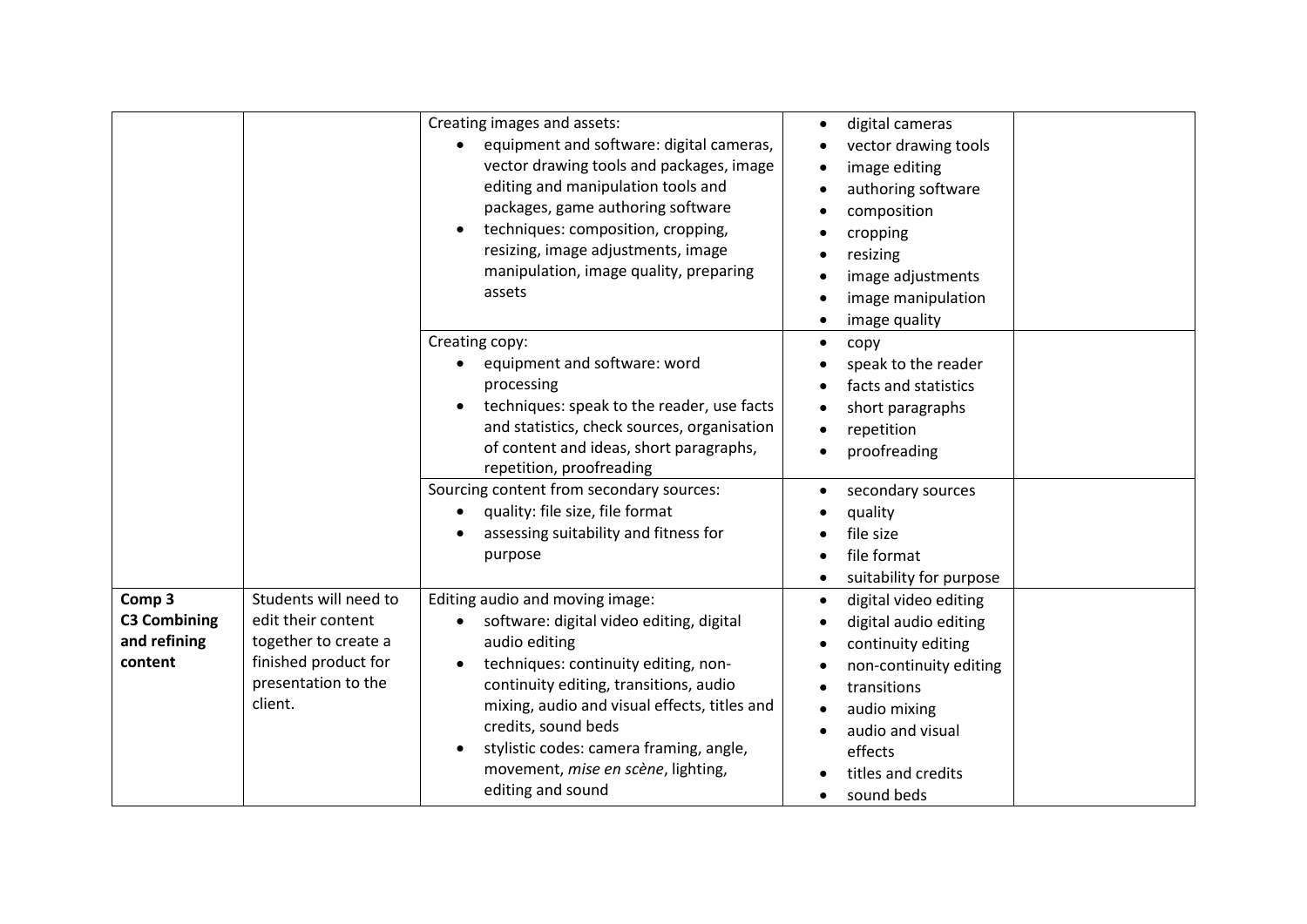| Combining assets for the page and screen:<br>software: graphics or image<br>manipulation, desktop publishing<br>techniques: alignment, formatting text<br>and images, use of colour<br>stylistic codes: layout and design<br>$\bullet$<br>principles, typography, image editing                                     | camera framing<br>angle<br>movement<br>mise en scène<br>lighting<br>editing<br>sound<br>graphics or image<br>$\bullet$<br>manipulation<br>desktop publishing<br>$\bullet$<br>alignment<br>formatting text<br>images<br>use of colour<br>stylistic codes<br>layout and design<br>principles<br>typography<br>image editing<br>$\bullet$ |
|---------------------------------------------------------------------------------------------------------------------------------------------------------------------------------------------------------------------------------------------------------------------------------------------------------------------|----------------------------------------------------------------------------------------------------------------------------------------------------------------------------------------------------------------------------------------------------------------------------------------------------------------------------------------|
| Adding interactivity:<br>software: web design, games authoring,<br>app development<br>techniques: incorporating interactive<br>objects and features, navigation, controls<br>stylistic codes: interactivity, user<br>interface, usability/playability, mise en<br>scène, gaming environments, lighting and<br>sound | web design<br>games authoring<br>app development<br>incorporating<br>interactive objects and<br>features<br>navigation<br>controls<br>stylistic codes<br>interactivity<br>user interface<br>usability<br>playability                                                                                                                   |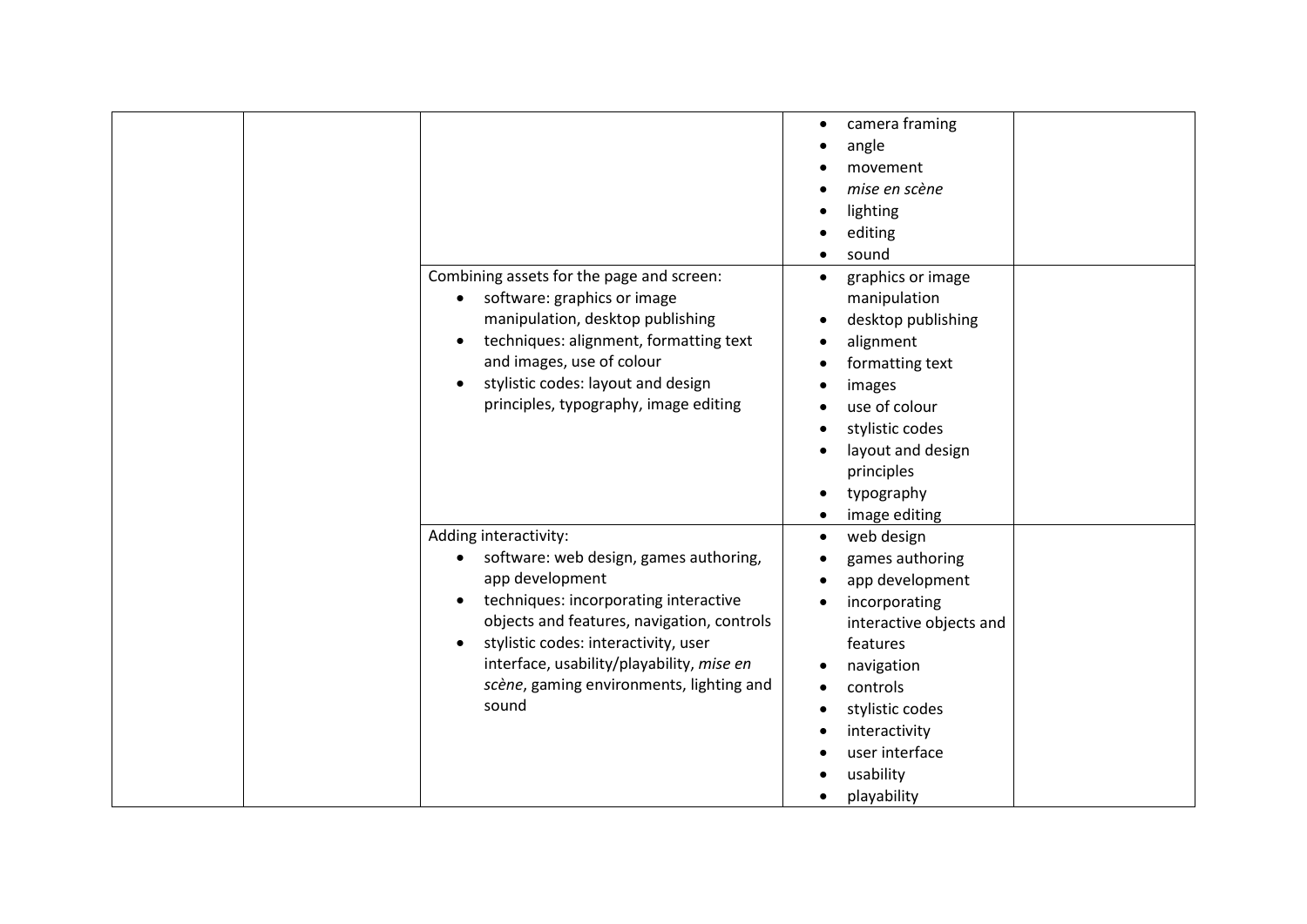|                                                           |                                                                                                                                                                    |                                                                                                                                                                                                                          | mise en scène<br>gaming environments<br>lighting and sound                                                                                        |
|-----------------------------------------------------------|--------------------------------------------------------------------------------------------------------------------------------------------------------------------|--------------------------------------------------------------------------------------------------------------------------------------------------------------------------------------------------------------------------|---------------------------------------------------------------------------------------------------------------------------------------------------|
| Comp 3<br>C4 Testing and<br>exporting for<br>distribution | Students will need to<br>test their media<br>product to ensure it<br>functions as intended<br>and save it in an<br>appropriate file<br>format for<br>distribution. | • Testing: usability testing, functionality testing<br>• Compressing media products: rendering audio<br>and video, file optimisation<br>• Exporting in appropriate file formats for the<br>chosen distribution platform. | usability testing<br>functionality testing<br>compression<br>rendering<br>file optimisation<br>exporting<br>file formats<br>distribution platform |

## **Component 2: Developing Digital Media Production Skills**

| <b>Topic</b>                                               | Rationale                                                                                                                                                                                              | Knowledge acquisition                                                                                                                                                                                                                                                                                                                                                                                                                                                                                            | <b>Key vocabulary</b>                                                                                                                                                                                                     | <b>Skills and enrichment</b> |
|------------------------------------------------------------|--------------------------------------------------------------------------------------------------------------------------------------------------------------------------------------------------------|------------------------------------------------------------------------------------------------------------------------------------------------------------------------------------------------------------------------------------------------------------------------------------------------------------------------------------------------------------------------------------------------------------------------------------------------------------------------------------------------------------------|---------------------------------------------------------------------------------------------------------------------------------------------------------------------------------------------------------------------------|------------------------------|
| Comp 2<br><b>A1: Practical</b><br>skills and<br>techniques | Students will develop<br>media production<br>skills and techniques<br>appropriate to one, or<br>all, of the following<br>media sectors:<br>audio/moving image,<br>publishing and<br>interactive media. | Planning skills relevant to the media sector, such<br>as:<br>audio/moving image, e.g. developing<br>narratives and storylines, synopsis,<br>treatment, dialogue and sound scripts,<br>screenplays, storyboards, shot lists<br>publishing, e.g. mood boards, house<br>style, thumbnails, sketches, flat plans,<br>design comps (comprehensive layout),<br>mock-ups<br>interactive, e.g. wireframes, storyboards,<br>game outline, rules, scoring systems,<br>controls, interactivity, structure charts,<br>levels | audio<br>moving image<br>narratives<br>storylines<br>synopsis<br>treatment<br>dialogue<br>sound scripts<br>screenplays<br>storyboards<br>shot lists<br>mood boards<br>house style<br>thumbnails<br>sketches<br>flat plans |                              |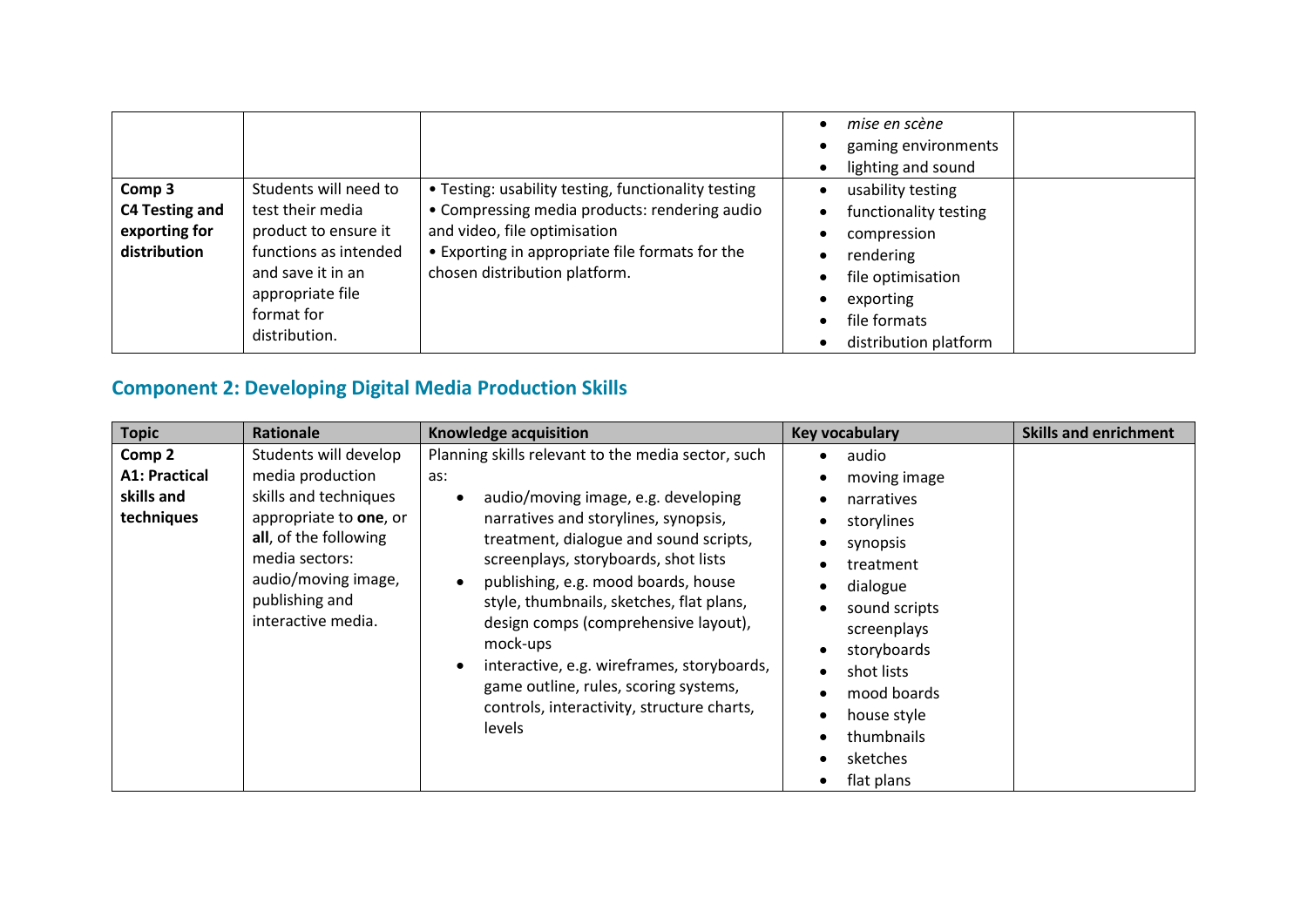| design comps<br>$\bullet$<br>mock-ups<br>wireframes<br>game outline<br>rules<br>scoring systems<br>controls<br>interactivity<br>structure charts<br>levels<br>$\bullet$<br>Skills and techniques for creating content<br>locations<br>$\bullet$<br>relevant to the media sector, such as:<br>shot composition<br>audio/moving image, e.g. shooting video<br>$\bullet$<br>framing<br>in different locations, shot composition,<br>angle<br>framing, angle, camera movement,<br>camera movement<br>recording audio in a studio and on<br>recording<br>location, acoustics, microphones,<br>studio<br>ambient sound, recording levels<br>acoustics<br>publishing, e.g. writing and editing copy,<br>microphones<br>taking photographs, cropping, scaling,<br>ambient sound<br>and resizing images, image manipulation<br>recording levels<br>techniques, creating graphics<br>writing copy<br>interactive, e.g. creating buttons,<br>editing copy<br>graphics, icons, sprites, 3D models,<br>photographs<br>objects, taking photographs, cropping,<br>cropping<br>scaling and resizing images, image<br>scaling<br>$\bullet$<br>manipulation techniques<br>resizing images<br>$\bullet$<br>image manipulation<br>techniques |  |          |  |
|--------------------------------------------------------------------------------------------------------------------------------------------------------------------------------------------------------------------------------------------------------------------------------------------------------------------------------------------------------------------------------------------------------------------------------------------------------------------------------------------------------------------------------------------------------------------------------------------------------------------------------------------------------------------------------------------------------------------------------------------------------------------------------------------------------------------------------------------------------------------------------------------------------------------------------------------------------------------------------------------------------------------------------------------------------------------------------------------------------------------------------------------------------------------------------------------------------------------------|--|----------|--|
|                                                                                                                                                                                                                                                                                                                                                                                                                                                                                                                                                                                                                                                                                                                                                                                                                                                                                                                                                                                                                                                                                                                                                                                                                          |  |          |  |
| buttons<br>icons                                                                                                                                                                                                                                                                                                                                                                                                                                                                                                                                                                                                                                                                                                                                                                                                                                                                                                                                                                                                                                                                                                                                                                                                         |  | graphics |  |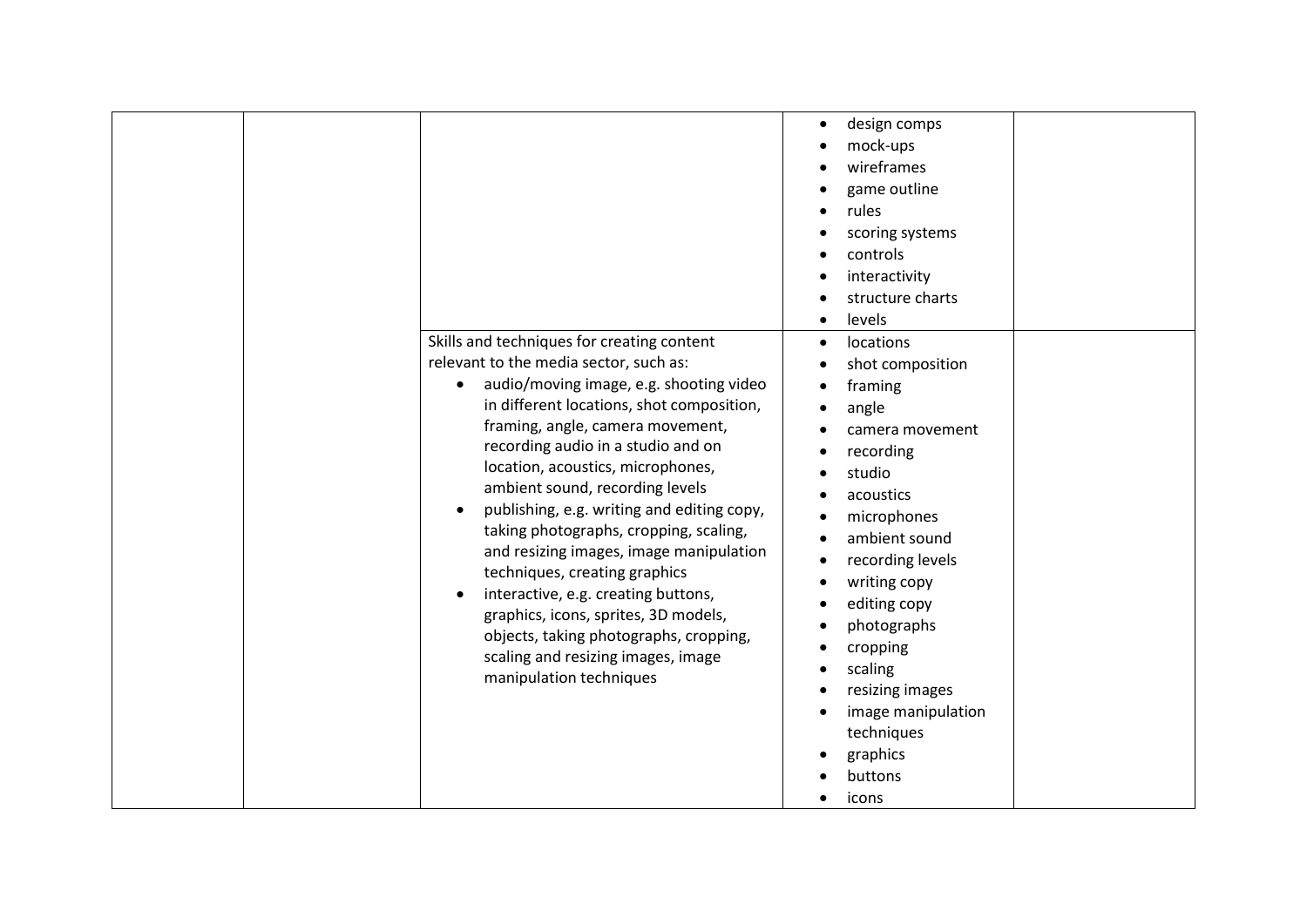|                 |                       | Skills and techniques for combining, shaping and<br>refining content relevant to the media<br>sector, such as:<br>audio/moving image, e.g. editing audio,<br>editing video, mixing sound, transitions,<br>audio effects, visual effects<br>publishing, e.g. page layout and design -<br>typography, use of colour, paragraph and<br>character styles, text wrap, columns,<br>creating a visual hierarchy, using white<br>space<br>interactive, e.g. structure and design of<br>screens/pages, adding interactive<br>features, developing backgrounds and<br>scenery, sound, lighting | sprites<br>$\bullet$<br>3D model<br>objects<br>photographs, cropping<br>scaling<br>resizing<br>image manipulation<br>editing<br>$\bullet$<br>mixing sound,<br>transitions<br>audio effects<br>visual effects<br>page layout and<br>design<br>typography<br>colour<br>paragraph styles<br>character styles<br>text wrap<br>columns<br>visual hierarchy<br>white space<br>structure<br>design<br>backgrounds<br>scenery<br>sound<br>lighting |  |
|-----------------|-----------------------|--------------------------------------------------------------------------------------------------------------------------------------------------------------------------------------------------------------------------------------------------------------------------------------------------------------------------------------------------------------------------------------------------------------------------------------------------------------------------------------------------------------------------------------------------------------------------------------|--------------------------------------------------------------------------------------------------------------------------------------------------------------------------------------------------------------------------------------------------------------------------------------------------------------------------------------------------------------------------------------------------------------------------------------------|--|
| Comp 2          | Students will apply   | Publishing pre-production processes and                                                                                                                                                                                                                                                                                                                                                                                                                                                                                                                                              | thumbnails<br>$\bullet$                                                                                                                                                                                                                                                                                                                                                                                                                    |  |
| <b>B1: Pre-</b> | relevant media        | practices, such as producing:                                                                                                                                                                                                                                                                                                                                                                                                                                                                                                                                                        | sketches                                                                                                                                                                                                                                                                                                                                                                                                                                   |  |
| production      | production skills and | thumbnails                                                                                                                                                                                                                                                                                                                                                                                                                                                                                                                                                                           |                                                                                                                                                                                                                                                                                                                                                                                                                                            |  |
|                 |                       |                                                                                                                                                                                                                                                                                                                                                                                                                                                                                                                                                                                      | design comps                                                                                                                                                                                                                                                                                                                                                                                                                               |  |
|                 | techniques through    | sketches of page layouts                                                                                                                                                                                                                                                                                                                                                                                                                                                                                                                                                             | page mock-ups                                                                                                                                                                                                                                                                                                                                                                                                                              |  |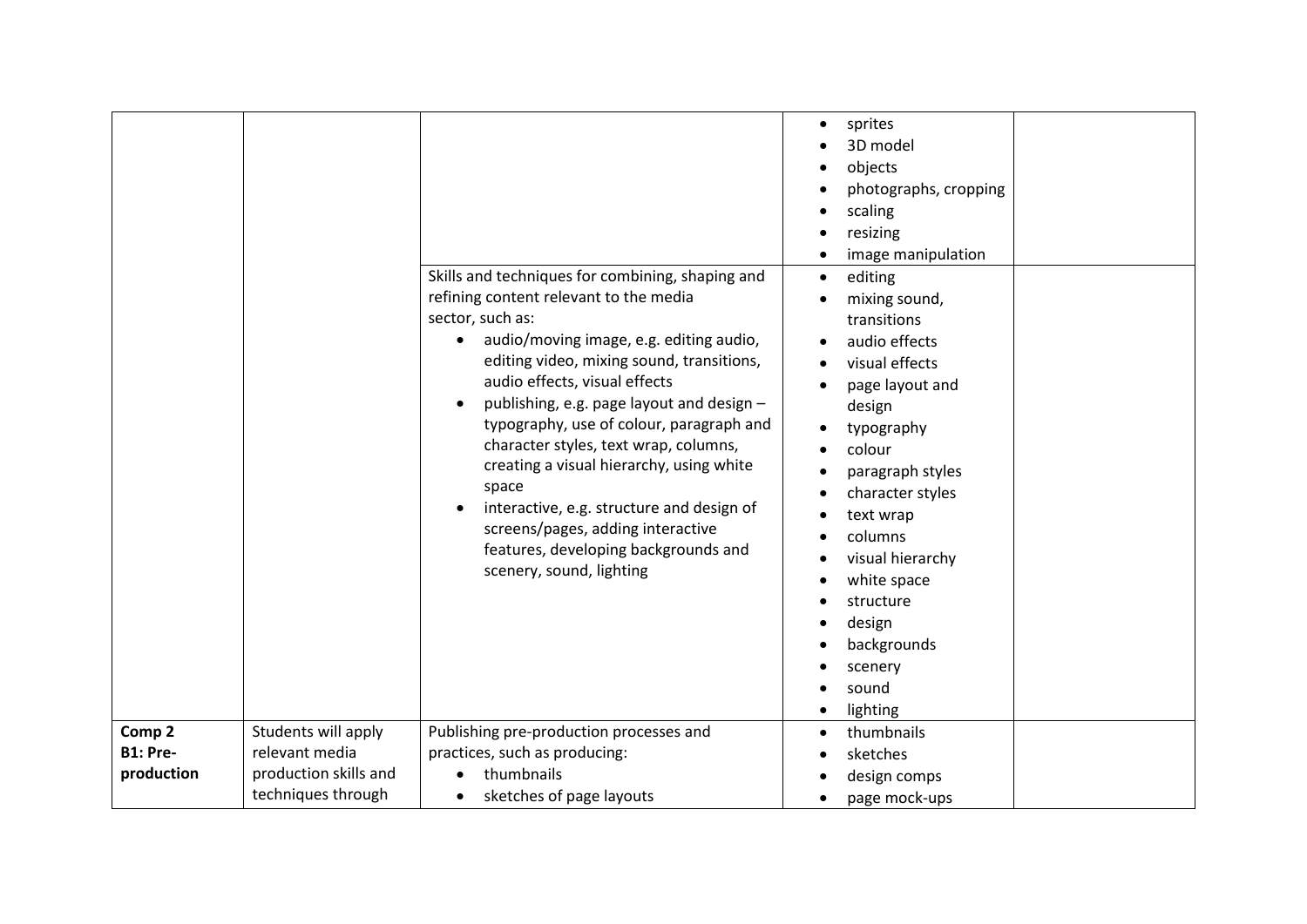| processes and<br>practices<br>Comp <sub>2</sub><br><b>B2: Production</b><br>processes and<br>practices | the following media<br>practices: pre-<br>production,<br>production and post-<br>production when<br>reworking extracts of<br>an existing media<br>product/s such as a<br>movie trailer, a                                                                                              | design comps (comprehensive layout)<br>$\bullet$<br>page mock-ups<br>Publishing production processes and practices,<br>such as:<br>preparing copy<br>$\bullet$<br>taking photographs<br>image manipulation<br>creating graphics<br>saving images in appropriate file formats                                                                                                                                                       | copy<br>$\bullet$<br>photographs<br>image manipulation<br>graphics<br>file formats                                                          |  |
|--------------------------------------------------------------------------------------------------------|----------------------------------------------------------------------------------------------------------------------------------------------------------------------------------------------------------------------------------------------------------------------------------------|------------------------------------------------------------------------------------------------------------------------------------------------------------------------------------------------------------------------------------------------------------------------------------------------------------------------------------------------------------------------------------------------------------------------------------|---------------------------------------------------------------------------------------------------------------------------------------------|--|
| Comp 2<br><b>B3: Post-</b><br>production<br>processes and<br>practices                                 | magazine cover or a<br>platform game.                                                                                                                                                                                                                                                  | Publishing post-production processes and<br>practices, such as:<br>combining assets into a page layout and<br>$\bullet$<br>design that makes effective use of colour<br>and the design concepts of balance,<br>proximity, alignment, repetition, contrast<br>and space<br>exporting files for digital publication                                                                                                                  | assets<br>$\bullet$<br>page layout<br>design concepts<br>balance<br>proximity<br>alignment,<br>repetition<br>contrast<br>space<br>exporting |  |
| Comp <sub>2</sub><br>C1: Review of<br>progress and<br>development                                      | Students must track<br>their progress,<br>reflecting on their<br>development of skills<br>and techniques<br>through to the<br>application of pre-<br>production,<br>production and post-<br>production processes<br>and practices.<br>Students will use a<br>skills audit to highlight | The review can include audio-visual<br>commentaries (such as screen recordings),<br>annotated practical work and/or written content,<br>with reference to the following:<br>development of skills and techniques<br>$\bullet$<br>responding to audience/user feedback<br>identifying strengths and areas for<br>development<br>actions and targets for future production<br>work<br>reference to professional working<br>practices | audio-visual<br>commentaries<br>screen recordings                                                                                           |  |